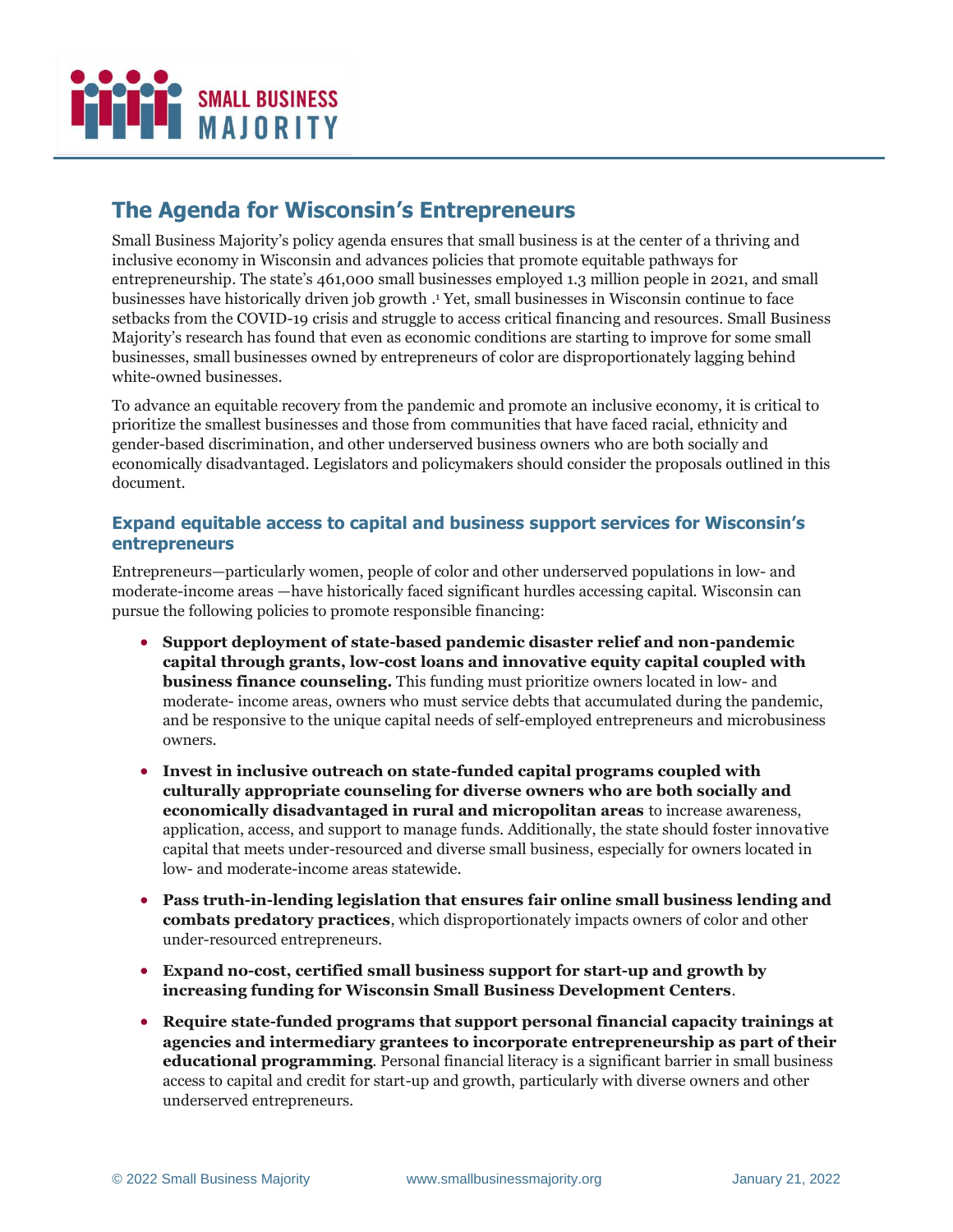## **Expand healthcare access and affordability**

Healthcare access and affordability continues to be a top concern for small businesses and self-employed individuals based on Small Business Majority research. <sup>2</sup> Wisconsin lawmakers can better help owners and employees by creating commonsense policies to help those who are under-insured or uninsured because they must choose between safeguarding their health or their pocketbook. Specific proposals include:

- **Expand Badgercare so entrepreneurs not eligible for marketplace subsidies and small business owners and employees who are low- and moderate- income may access affordable coverage**. Unincorporated sole proprietors and self-employed owners earn a median income of roughly \$24,000, so expansion of Badgercare would better support entrepreneurship.
- **Conduct a feasibility study on and create a Medicaid buy-in option for BadgerCare**. Allowing individuals to buy in to public health plans such as the state Medicaid program will make great strides in ensuring freelancers and solo entrepreneurs have access to affordable healthcare.
- **Address the rising costs of prescription drugs**, as these costs are hurting small business owners' bottom lines. 3
- **Enact an individual mandate at the state level to encourage more Wisconsin selfemployed individuals and small business owners in the Badger state to enroll in health insurance** in order to maintain balanced risk pools and keep costs down, particularly in light of the repeal of the federal individual mandate penalty.

### **Ensure a skilled workforce for Wisconsin's job creators**

Wisconsin lawmakers must address the particular challenges small businesses face in finding and retaining skilled workers, which is especially challenging for microbusiness owners with less than 10 workers who struggle with recruiting, training and managing workers and their benefits. Small employers are on an unequal playing field with larger and wealthier businesses that have the resources to provide robust benefits and hire staff to oversee employees. We encourage policymakers to consider the following:

- **Pass legislation to create a Secure Choice Retirement Savings Program in Wisconsin.**  This would establish a publicly-administered retirement savings program that would allow workers to automatically enroll in a state-run Roth Individual Retirement Account (Roth IRA) funded by modest employee contributions. This would help small business owners and their employees access a retirement savings program without taking on the expense or administrative burden of an employer-sponsored plan. This would particularly benefit owners in Wisconsin with under 20 employees who are most likely to struggle to access retirement saving options.
- **Implement policies that help working parents afford child and dependent care and that also subsidize low- and moderate-income small business care providers**. Care infrastructure policies increase both job participation and entrepreneurship among parents and family caregivers, while providing relief for small child care businesses as many operate on slim profit margins. More than 1 in 3 small business owners say a lack of access to affordable child care was a barrier to starting their business. <sup>4</sup> Investing in state subsidies for struggling owners and tax credits for parents and family caregivers benefits small business owners, their employees and the families they serve.
- **Encourage the state to pass a state-administered insurance program that expands access to paid family and medical leave** for a minimum of four weeks, which would provide partial wage replacement for small business owners who have invested their own equity and savings into starting their business without full loss of income. Additionally, this measure would help small businesses compete in an already difficult hiring market by giving employees access to a benefit that small business owners may not otherwise be able to afford.